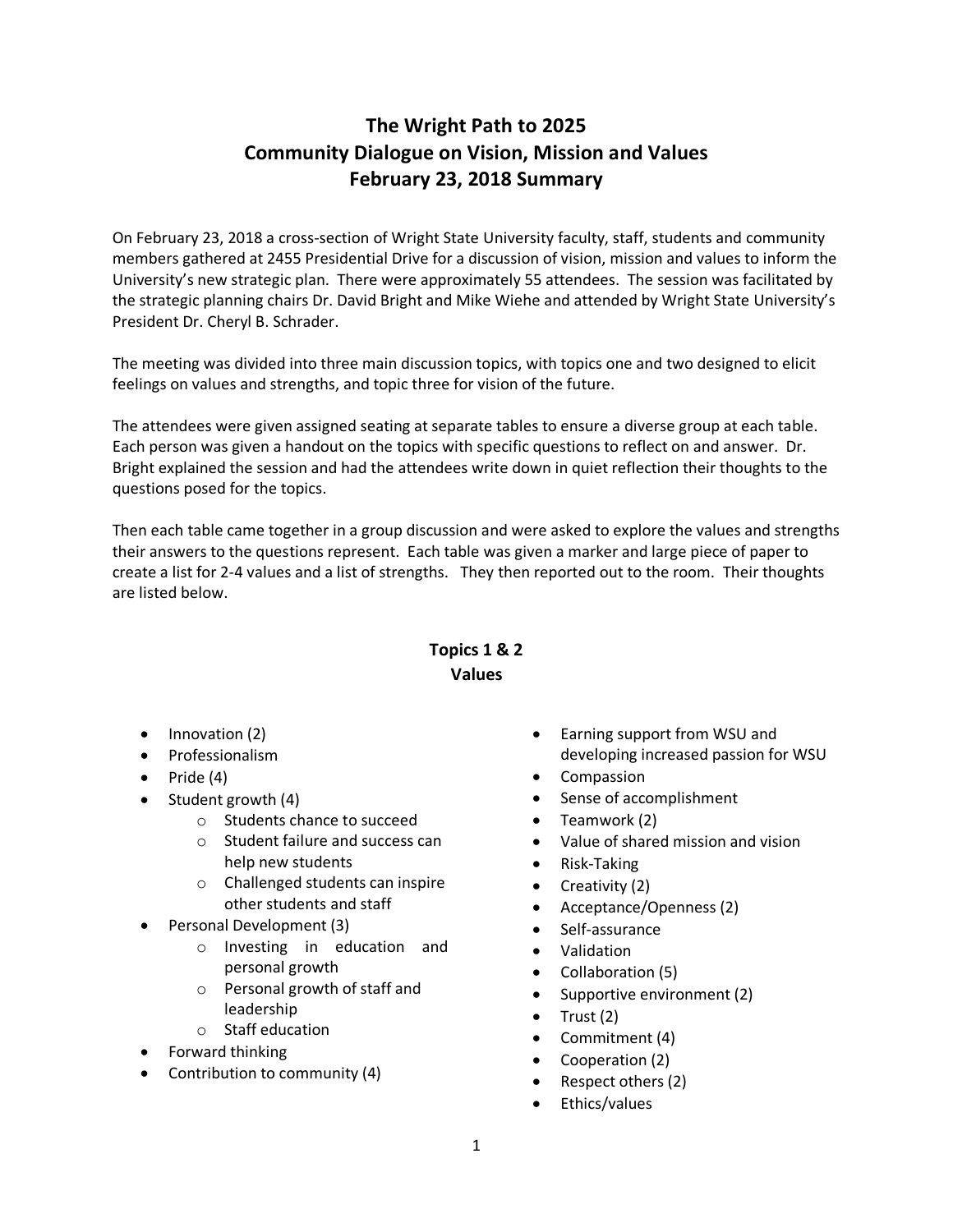- Mentorship (2)
- Persistence 2)
- Leadership to vision
- Dedication (3)
	- o Faculty, staff and student desire to succeed
- **Caring**
- Critical thinking
- Diversity
- Inclusion
- Shared Identity
- Experience
- **Synergy**

## **Strengths**

- Problem identification
- Good library resources
- Students (5)
	- o Need to support students
	- o Student support
		- **■** Free facility
			- Therapy
			- § Jobs
			- Career advising
			- Academic advising
	- o Fresh start policy with students
	- o Desire as a group for student success
- Collaboration
- Trust
- Interdepartmental support
- Maintaining and extending local history of innovation
- Maintain and extend community resources for innovation and student success including coop program
- Good leadership (8)
	- o Administration open, supportive, listened, valued
	- o Forward thinking leadership
	- o Supportive Director and Department Chair
	- o Leadership that supported risktaking
	- o Leadership with vision
	- o Leadership inclusion and flexibility
	- o Initial effort of leadership
- "Having the Wright people on the bus"
- Trust
- Institutional support and encouragement (2)
- Technology services
- Job availability
- Investment in people and new ideas
- Time
- Flexibility
- Benefits
- Diversity
- Think outside the box
- Team
- Top-down investment
- Faculty and staff to get the work done
- Human factor
- Community that hears peoples voices and ideas
- Leadership and funding to support/seed
	- o Fund creative programming. Execution of how we serve our students
- Recognition of need
- Shared passion to succeed (students and faculty) (2)
- Tuition fee remissions for employees and mentors
- Financial backing (2)
	- o Access to predictable financial resources
- Dedicated professional staff
- Faculty training/staff training (2)
- Service learning
- Mentoring
- Communication
- People
- Smaller university community
- Access: people/information/resources
- Relationship building unexpected consequence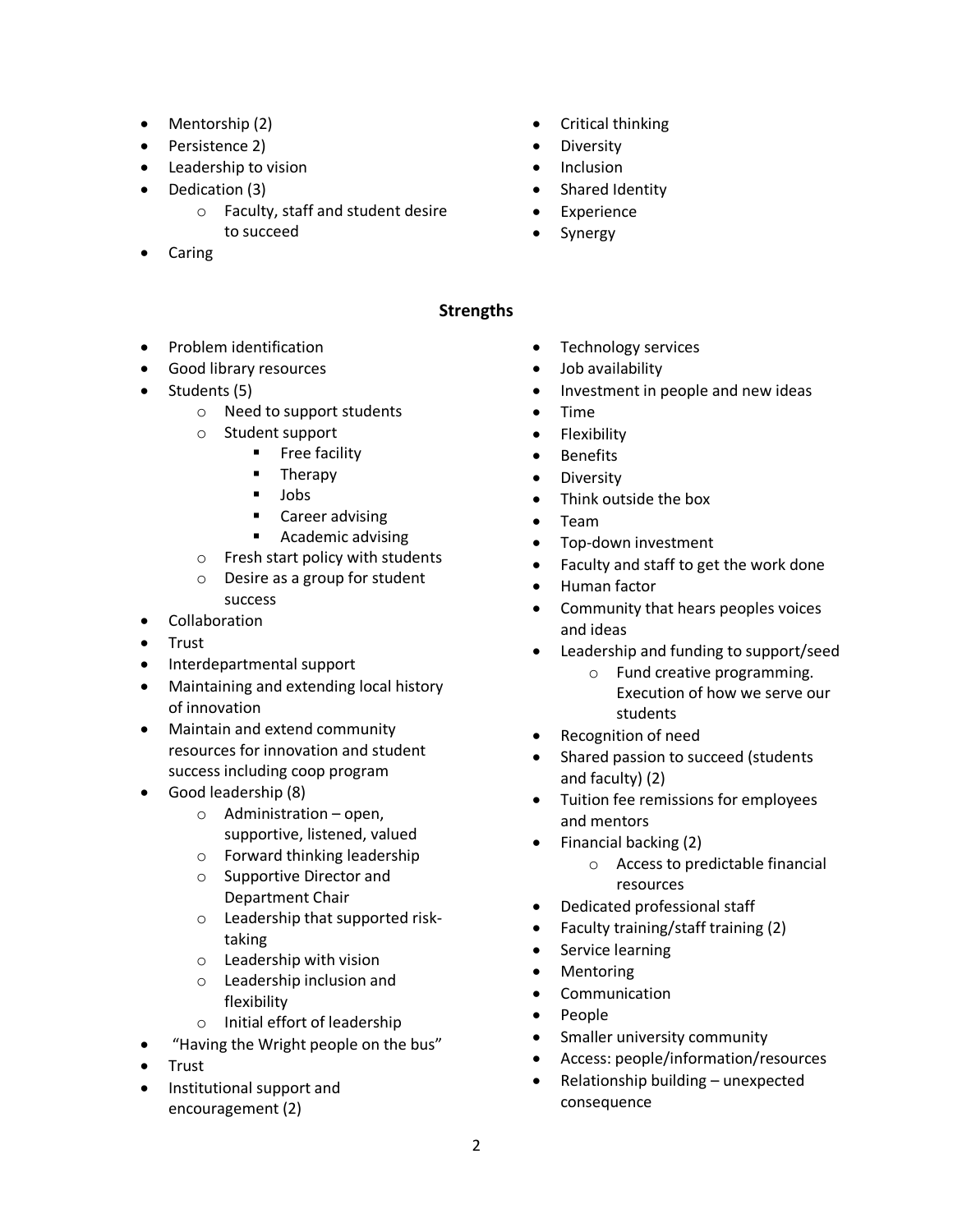- Faculty accessibility and advise and flexible working with students
- Academic options versatility
- Opportunity to be more creative
- Knocking down silos for staff create synergy during difficult times

The attendees were also asked to relay stories they experienced that related to the vision and strengths they identified. Some of those stories were:

- Management open to fresh ideas, resulted in better team atmosphere.
- Seeing students that become success stories.
- Seeing reality of new doctoral program and watching that first class graduate.
- 2014 alumni program push that created a lasting sense of community among all stake holders
- Creation of veteran's center.
- Move-in day.
- Mentorship encourages student success.
- Online Masters in education recognized as one of the top in the nation.
- Advising students who were having difficulty that ended up at Grad school at WSU.
- Student co-wrote book with faculty.
- Teaching an interdisciplinary course.

## **Topic 3 Vision – What is your vision of the future for Wright State?**

Each table also reported a vision for the future that they were asked to incorporate the values and strengths they identified as well as a strong sense of pride, transformation, and potential.

- Ample faculty numbers
- Increased enrollment
- Importance of Liberal Arts
- Increased community engagement (5)
	- o Inspire workforce relations with business community
	- o Better marketing to the community
- Draw attention to different student and staff support resources
- WSU is the right size to maintain and extend student centric approach
- Focus on students (5)
	- o Student success team for each student
	- o Meeting our unique student needs with changes in
		- Curriculum
		- Course delivery
- § Marketing
	- opportunities at WSU
- o Maximize each students opportunity
- o Wright State supports their students through creativity, flexibility, and understanding
	- Allows students from varied backgrounds and life experiences to be successful
- Free flowing communication
- Increase graduation rate
- Increase experiential learning (2) o Experiential learning for all students paid/funded
- Research professional growth opportunities
- Measurable objectives